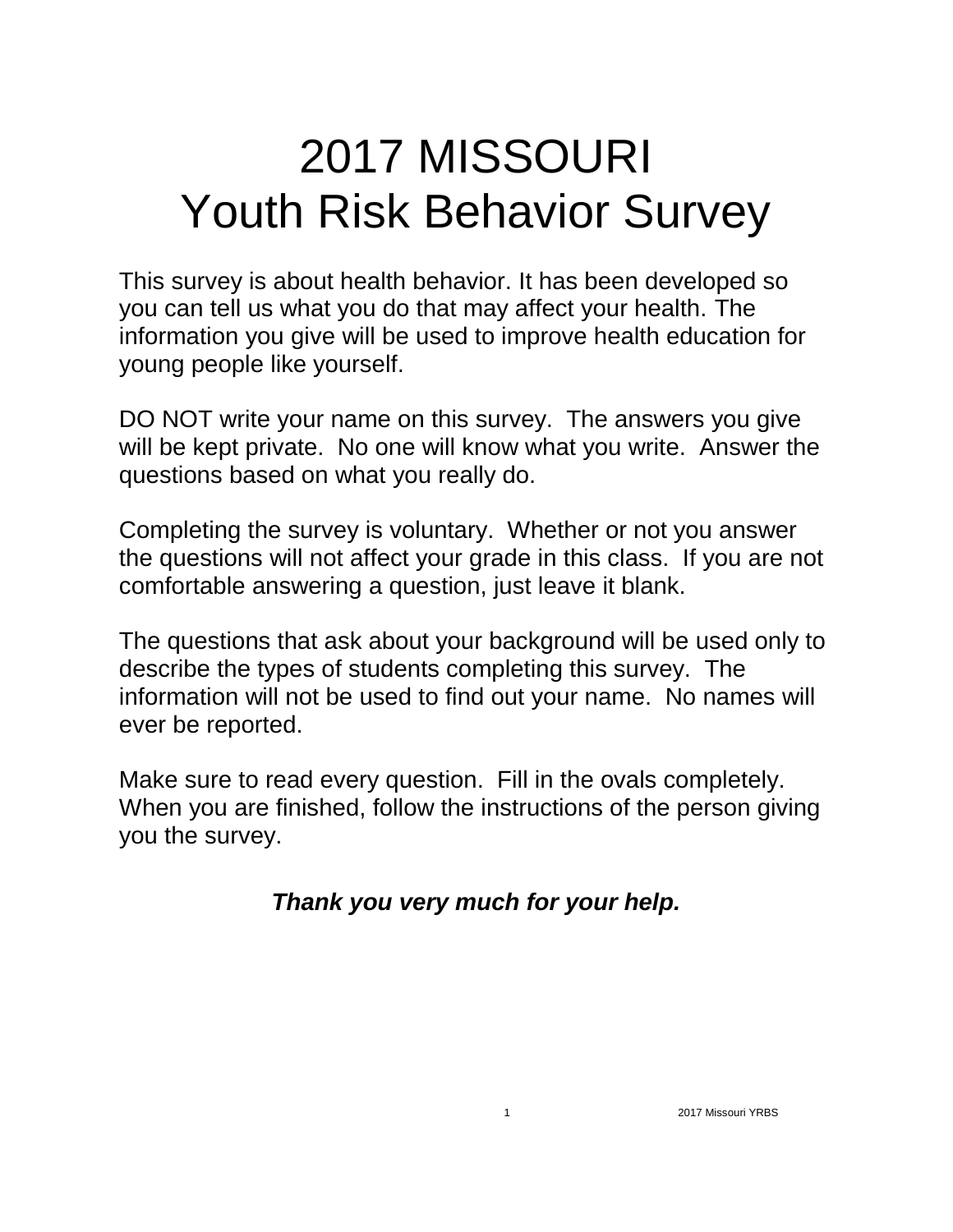#### **Directions**

- **Use a #2 pencil only.**
- **Make dark marks.**
- **Fill in a response like this: A B**  $\bullet$  **D.**
- **If you change your answer, erase your old answer completely.**
- 1. How old are you?
	- A. 12 years old or younger
	- B. 13 years old
	- C. 14 years old
	- D. 15 years old
	- E. 16 years old
	- F. 17 years old
	- G. 18 years old or older
- 2. What is your sex?
	- A. Female
	- B. Male
- 3. In what grade are you?
	- A. 9th grade
	- B. 10th grade
	- C. 11th grade<br>D. 12th grade
	- 12th grade
	- E. Ungraded or other grade
- 4. Are you Hispanic or Latino?
	- A. Yes
	- B. No
- 5. What is your race? **(Select one or more responses.)**
	- A. American Indian or Alaska Native
	- B. Asian
	- C. Black or African American<br>D. Native Hawaiian or Other I
	- Native Hawaiian or Other Pacific Islander
	- E. White

6. How tall are you without your shoes on? Directions: Write your height in the shaded blank boxes. Fill in the matching oval below each number.

#### Example

| <b>Height</b>  |                |  |
|----------------|----------------|--|
| <b>Feet</b>    | <b>Inches</b>  |  |
| 5              | 7              |  |
| $\circledS$    | $^{\circledR}$ |  |
| $^{\circledR}$ | $\circled{0}$  |  |
| г              | $\circledS$    |  |
| $^{\circledR}$ | $\circledS$    |  |
| $^{\circ}$     | $\circledA$    |  |
|                | $\circledS$    |  |
|                | $^{\circ}$     |  |
|                |                |  |
|                | $^{\circledR}$ |  |
|                | $^{\circledR}$ |  |
|                | $^{\circledR}$ |  |
|                | R              |  |

7. How much do you weigh without your shoes on? Directions: Write your weight in the shaded blank boxes. Fill in the matching oval below each number.

#### Example

| <b>Weight</b>  |                         |                    |
|----------------|-------------------------|--------------------|
| <b>Pounds</b>  |                         |                    |
| 1              | 5                       | $\overline{2}$     |
| $^{\circledR}$ | $\overline{\mathbb{O}}$ | $\overline{\circ}$ |
| Е              | $\mathbb{O}$            | $\overline{0}$     |
| $^{\circledR}$ | $\overline{c}$          | C                  |
| ③              | T                       | G                  |
|                | E                       | $^{\circledR}$     |
|                |                         | $^\circledS$       |
|                | $\circledast$           | $\circledS$        |
|                | $\overline{c}$          | $\overline{c}$     |
|                | $^{\circledR}$          | $^{\circledR}$     |
|                | T                       | Э                  |

#### **The next 8 questions ask about safety.**

8. **When you rode a bicycle** during the past 12 months, how often did you wear a helmet?

- A. I did not ride a bicycle during the past 12 months
- B. Never wore a helmet
- C. Rarely wore a helmet
- D. Sometimes wore a helmet
- E. Most of the time wore a helmet
- F. Always wore a helmet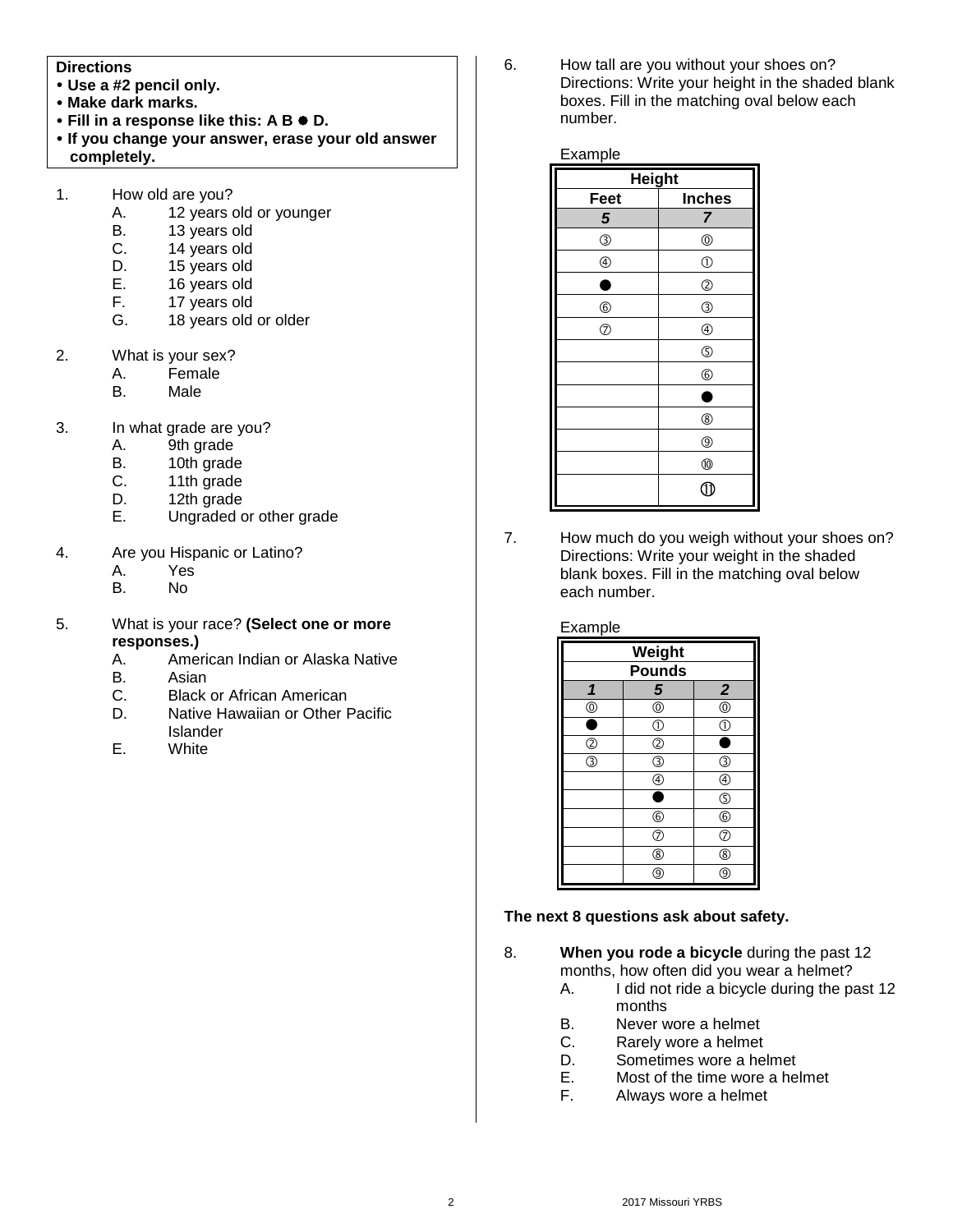- 9. How often do you wear a seat belt when **riding**  in a car driven by someone else?
	- A. Never
	- B. Rarely
	- C. Sometimes
	- D. Most of the time
	- E. Always
- 10. How often do you wear a seat belt when **driving**  a car?
	- A. I do not drive a car
	- B. Never
	- C. Rarely
	- D. Sometimes
	- E. Most of the time
	- F. Always
- 11. During the past 30 days, how many times did you **ride** in a car or other vehicle **driven by someone who had been drinking alcohol**?
	- A. 0 times
	- B. 1 time
	- C. 2 or 3 times
	- D. 4 or 5 times
	- E. 6 or more times
- 12. During the past 30 days, how many times did you **drive** a car or other vehicle **when you had been drinking alcohol**?
	- A. I did not drive a car or other vehicle during the past 30 days
	- B. 0 times
	- C. 1 time
	- D. 2 or 3 times
	- E. 4 or 5 times
	- F. 6 or more times
- 13. During the past 30 days, on how many days did you **text or e-mail** while **driving** a car or other vehicle?
	- A. I did not drive a car or other vehicle during the past 30 days
	- B. 0 days
	- C. 1 or 2 days
	- D. 3 to 5 days
	- E. 6 to 9 days
	- F. 10 to 19 days
	- G. 20 to 29 days
	- H. All 30 days
- 14. During the past 30 days, on how many days did you **talk on a cell phone** while **driving** a car or other vehicle?
	- A. I did not drive a car or other vehicle during the past 30 days
	- B. 0 days
	- C. 1 or 2 days
	- D. 3 to 5 days
	- E. 6 to 9 days
	- F. 10 to 19 days
	- G. 20 to 29 days
	- H. All 30 days
- 15. During the past 30 days, on how many days did you **ride** in a car or other vehicle **driven** by someone who was **texting or e-mailing** while **driving**?
	- A. 0 days
	- B. 1 or 2 days
	- C. 3 to 5 days
	- D. 6 to 9 days
	- E. 10 to 19 days
	- F. 20 to 29 days
	- G. All 30 days

# **The next 8 questions ask about violence-related behaviors.**

- 16. During the past 30 days, on how many days did you carry **a weapon** such as a gun, knife, or club?
	- A. 0 days
	- B. 1 day
	- C. 2 or 3 days
	- D. 4 or 5 days
	- E. 6 or more days
- 17. During the past 30 days, on how many days did you carry a weapon such as a gun, knife, or club **on school property**?
	- A. 0 days
	- B. 1 day
	- C. 2 or 3 days
	- D. 4 or 5 days
	- E. 6 or more days
- 18. During the past 30 days, on how many days did you **not** go to school because you felt you would be unsafe at school or on your way to or from school?
	- A. 0 days
	- B. 1 day
	- C. 2 or 3 days
	- D. 4 or 5 days
	- E. 6 or more days
- 19. During the past 12 months, how many times were you in a **physical fight**?
	- A. 0 times
	- B. 1 time
	- C. 2 or 3 times
	- D. 4 or 5 times
	- E. 6 or 7 times<br>F. 8 or 9 times
	- 8 or 9 times
	- G. 10 or 11 times
	- H. 12 or more times
- 20. During the past 12 months, how many times were you in a physical fight in which you were injured and had to be treated by a doctor or nurse?
	- A. 0 times
	- B. 1 time
	- C. 2 or 3 times
	- D. 4 or 5 times
	- E. 6 or more times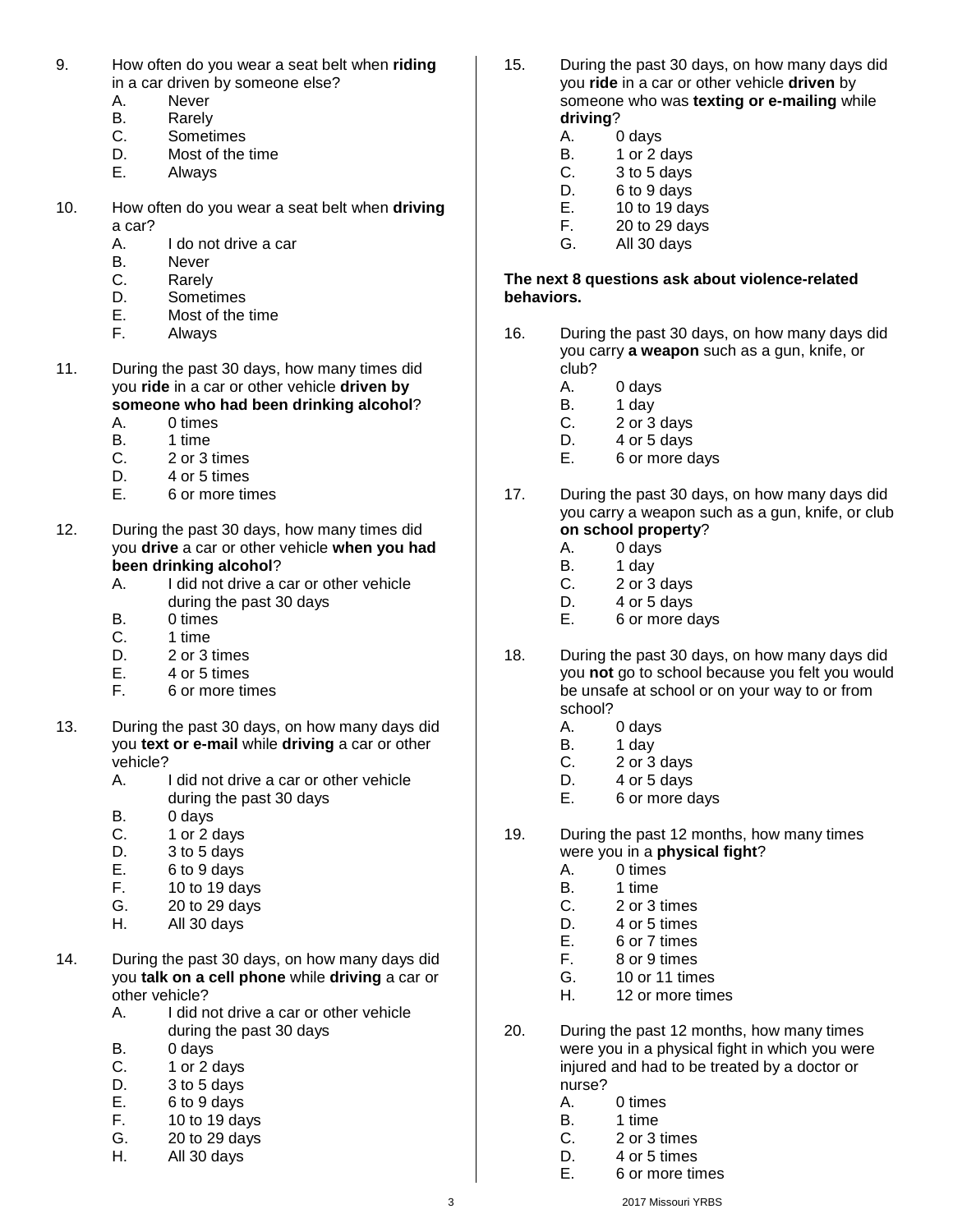- 21. Have you ever been physically forced to have sexual intercourse when you did not want to? A. Yes
	- B. No
- 22. During the past 12 months, how many times did someone you were dating or going out with physically hurt you on purpose? (Count such things as being hit, slammed into something, or injured with an object or weapon.)
	- A. I did not date or go out with anyone during the past 12 months
	- B. 0 times
	- C. 1 time
	- D. 2 or 3 times
	- E. 4 or 5 times
	- F. 6 or more times
- 23. Have you ever been given money, a place to stay, food, or something else of value in exchange for sex?
	- A. Yes
	- B. No

**The next 2 questions ask about bullying. Bullying is when 1 or more students tease, threaten, spread rumors about, hit, shove, or hurt another student over and over again. It is not bullying when 2 students of about the same strength or power argue or fight or tease each other in a friendly way.**

- 24. During the past 12 months, have you ever been bullied **on school property**? A. Yes
	- B. No
- 25. During the past 12 months, have you ever been **electronically** bullied? (Count being bullied through e-mail, chat rooms, instant messaging, websites, or texting.)
	- A. Yes
	- B. No

**The next 5 questions ask about sad feelings and attempted suicide. Sometimes people feel so depressed about the future that they may consider attempting suicide, that is, taking some action to end their own life.**

- 26. During the past 12 months, did you ever feel so sad or hopeless almost every day for **two weeks or more in a row** that you stopped doing some usual activities?
	- A. Yes
	- B. No
- 27. During the past 12 months, did you ever **seriously** consider attempting suicide?
	- A. Yes<br>B. No
	- B. No
- 28. During the past 12 months, did you make a plan about how you would attempt suicide?
	- A. Yes
	- B. No
- 29. During the past 12 months, how many times did you actually attempt suicide?
	- A. 0 times
	- B. 1 time<br>C. 2 or 3
	- 2 or 3 times
	- D. 4 or 5 times
	- E. 6 or more times
- 30. **If you attempted suicide** during the past 12 months, did any attempt result in an injury, poisoning, or overdose that had to be treated by a doctor or nurse?
	- A. **I did not attempt suicide** during the past 12 months
	- B. Yes
	- C. No

# **The next 5 questions ask about cigarette smoking.**

- 31. Have you ever tried cigarette smoking, even one or two puffs?
	- A. Yes
	- B. No
- 32. How old were you when you first tried cigarette smoking, even one or two puffs?
	- A. I have never tried cigarette smoking, not even one or two puffs
	- B. 8 years old or younger
	- C. 9 or 10 years old
	- D. 11 or 12 years old
	- E. 13 or 14 years old
	- F. 15 or 16 years old
	- G. 17 years old or older
- 33. During the past 30 days, on how many days did you smoke cigarettes?
	- A. 0 days
	- B. 1 or 2 days
	- C. 3 to 5 days
	- D. 6 to 9 days
	- E. 10 to 19 days
	- F. 20 to 29 days
	- G. All 30 days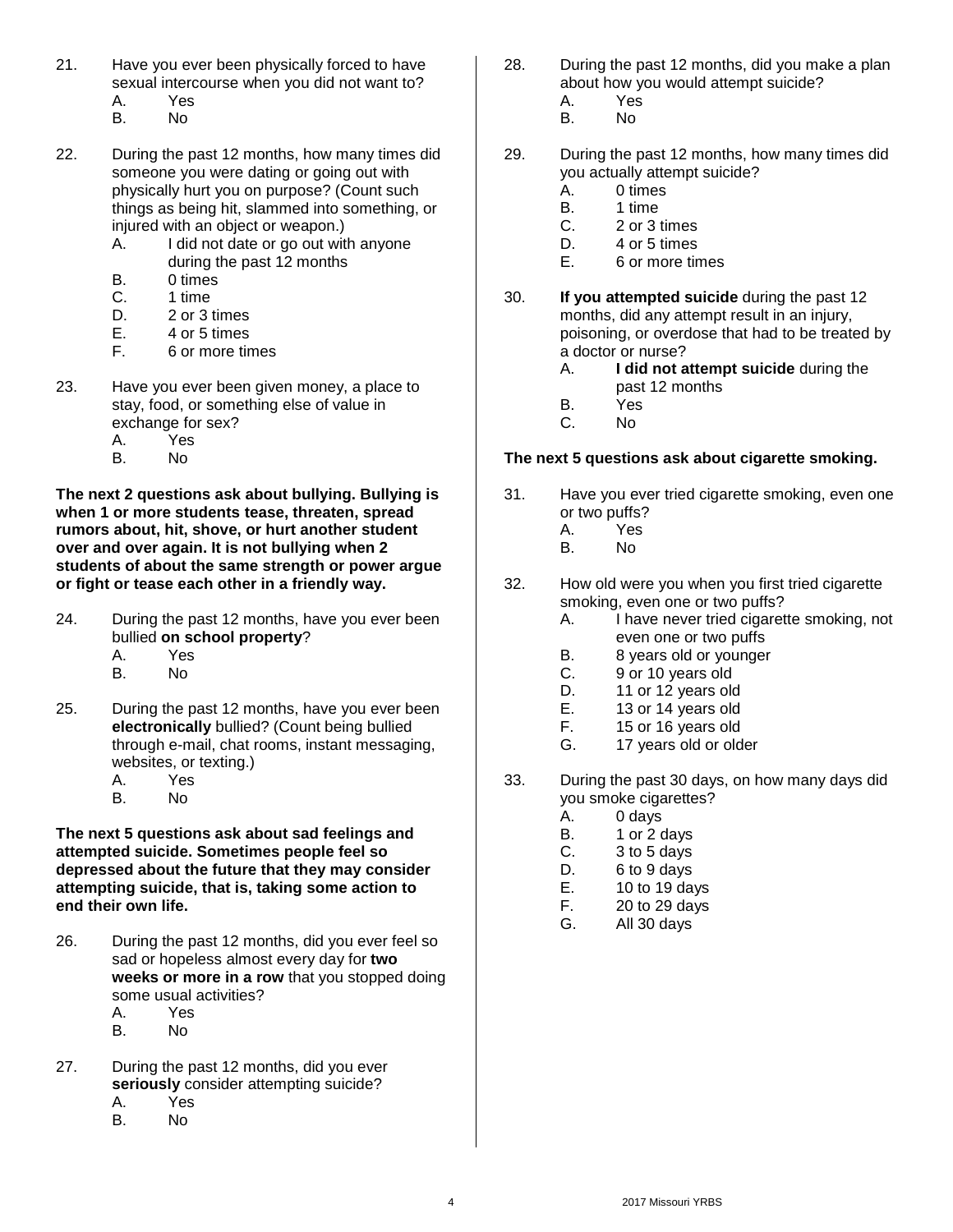- 34. During the past 30 days, how did you **usually** get your own cigarettes? (Select only **one** response.)
	- A. I did not smoke cigarettes during the past 30 days
	- B. I bought them in a store such as a convenience store, supermarket, discount store, or gas station
	- C. I got them on the Internet
	- D. I gave someone else money to buy them for me
	- E. I borrowed (or bummed) them from someone else
	- F. A person 18 years old or older gave them to me
	- G. I took them from a store or family member
	- H. I got them some other way
- 35. During the past 12 months, did you ever try **to quit** smoking cigarettes?
	- A. I did not smoke during the past 12 months
	- B. Yes
	- C. No

**The next 4 questions ask about electronic vapor products, such as blu, NJOY, or Starbuzz. Electronic vapor products include e-cigarettes, ecigars, e-pipes, vape pipes, vaping pens, e-hookahs, and hookah pens.**

- 36. Have you ever used an electronic vapor product?
	- A. Yes
	- B. No
- 37. During the past 30 days, on how many days did you use an electronic vapor product?
	- A. 0 days
	- B. 1 or 2 days
	- C. 3 to 5 days
	- D. 6 to 9 days
	- E. 10 to 19 days
	- F. 20 to 29 days
	- G. All 30 days
- 38. During the past 30 days, how did you **usually** get your own electronic vapor products? (Select only **one** response.)
	- A. I did not use any electronic vapor products during the past 30 days
	- B. I bought them in a store such as a convenience store, supermarket, discount store, gas station, or vape store
	- C. I got them on the Internet
	- D. I gave someone else money to buy them for me
	- E. I borrowed them from someone else
	- F. A person 18 years old or older gave them to me
	- G. I took them from a store or another person
	- H. I got them some other way
- 39. What is the main reason you have used electronic vapor products? (Select only **one** response.)
	- A. I have never tried an electronic vapor product
	- B. Friend or family member used them
	- C. To try to quit using other tobacco products
	- D. They cost less than other tobacco products
	- E. They are easier to get than other tobacco products
	- F. They are less harmful than other forms of tobacco
	- G. They are available in flavors, such as mint, candy, fruit, or chocolate
	- H. I used them for some other reason

#### **The next 9 questions ask about other tobacco products.**

- 40. Have you ever used **chewing tobacco, snuff, dip**, **snus, or dissolvable tobacco products**, such as Redman, Levi Garrett, Beechnut, Skoal, Skoal Bandits, Copenhagen, Camel Snus, Marlboro Snus, General Snus, Ariva, Stonewall, or Camel Orbs? (Do not count any electronic vapor products.)
	- A. Yes
	- No.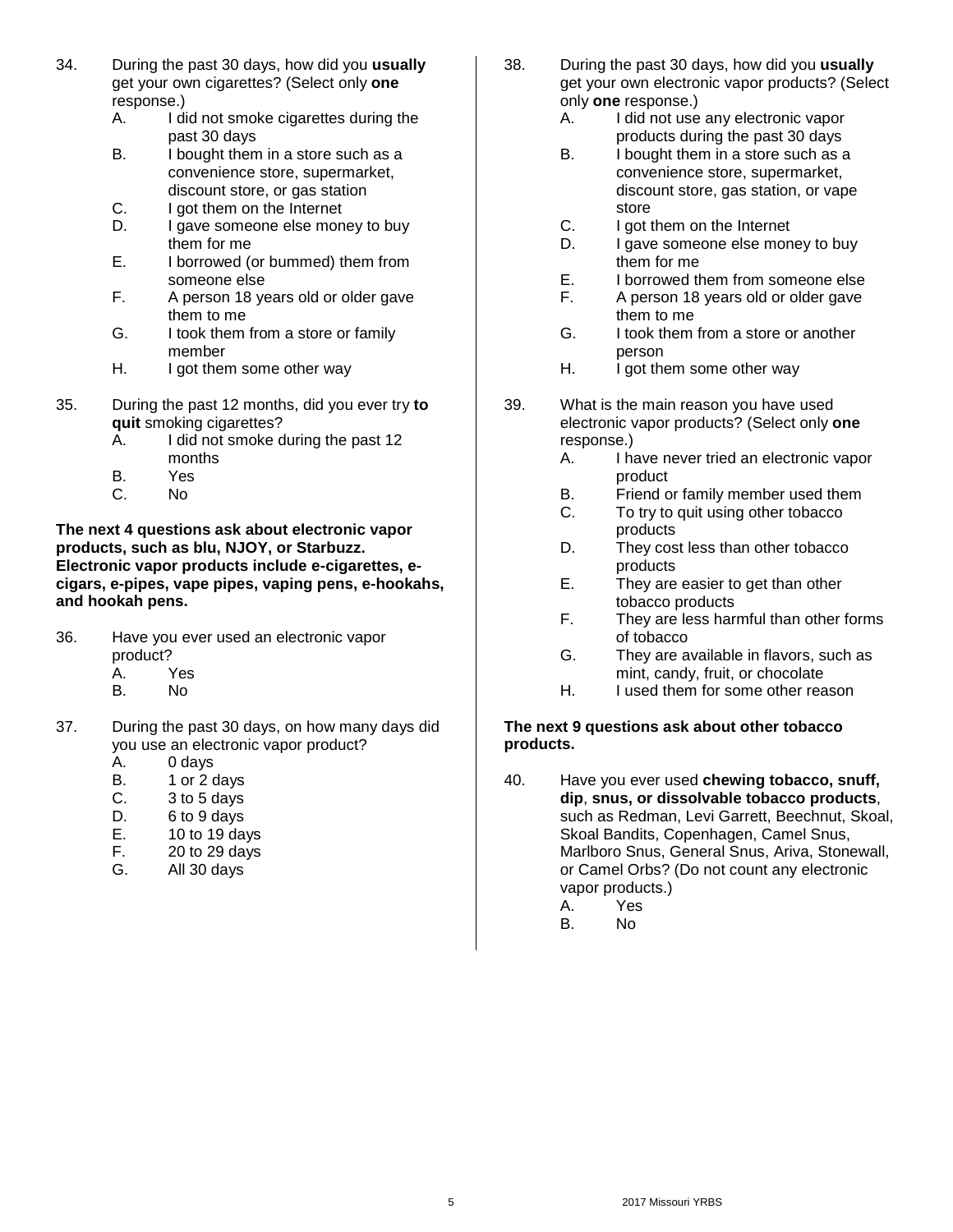- 41. During the past 30 days, on how many days did you use **chewing tobacco, snuff, dip**, **snus, or dissolvable tobacco products**, such as Redman, Levi Garrett, Beechnut, Skoal, Skoal Bandits, Copenhagen, Camel Snus, Marlboro Snus, General Snus, Ariva, Stonewall, or Camel Orbs? (Do not count any electronic vapor products.)
	- A. 0 days
	- B. 1 or 2 days
	- C. 3 to 5 days
	- D. 6 to 9 days
	- E. 10 to 19 days
	- F. 20 to 29 days
	- G. All 30 days
- 42. Have you ever tried smoking **cigars, cigarillos, or little cigars**, even one or two puffs?
	- A. Yes
	- B. No
- 43. During the past 30 days, on how many days did you smoke **cigars, cigarillos, or little cigars**?
	- A. 0 days
	- B. 1 or 2 days
	- C. 3 to 5 days
	- D. 6 to 9 days
	- E. 10 to 19 days
	- F. 20 to 29 days
	- G. All 30 days
- 44. During the past 12 months, did you ever try **to quit** using **all** tobacco products, including cigarettes, cigars, smokeless tobacco, shisha or hookah tobacco, and electronic vapor products?
	- A. I did not use any tobacco products during the past 12 months
	- B. Yes
	- C. No
- 45. Have you ever participated in a program to help you quit using tobacco?
	- A. I have never used tobacco
	- B. Yes
	- C. No
- 46. Does your school have any special groups or classes for students who want to quit using tobacco?
	- A. Yes
	- B. No
	- C. Not sure
- 47. During the past 30 days, on how many days have you seen or heard ads on TV, the Internet, or on the radio about the dangers of cigarette smoking?
	- A. 0 days
	- B. 1 or 2 days
	- C. 3 to 5 days
	- D. 6 to 9 days
	- E. 10 to 19 days
	- F. 20 to 29 days
	- G. All 30 days
- 48. How often do you see ads for tobacco products when you use the Internet?
	- A. I do not use the Internet
	- B. Never
	- C. Rarely
	- D. Sometimes
	- E. Most of the time
	- F. Always

#### **The next 11 questions ask about secondhand tobacco smoke.**

- 49. Does anyone who lives with you smoke cigarettes?
	- A. Yes
	- No.
	- C. Not sure
- 50. During the past 7 days, on how many days did someone smoke tobacco products in your home while you were there?
	- A. 0 days
	- B. 1 day
	- C. 2 days
	- D. 3 days
	- E. 4 days
	- F. 5 days<br>G. 6 days
	- G. 6 days
	- H. 7 days
- 51. During the past 7 days, on how many days did you ride in a vehicle where someone was smoking a tobacco product?
	- A. 0 days
	- B. 1 day
	- C. 2 days
	- D. 3 days
	- E. 4 days
	- F. 5 days
	- G. 6 days
	- H. 7 days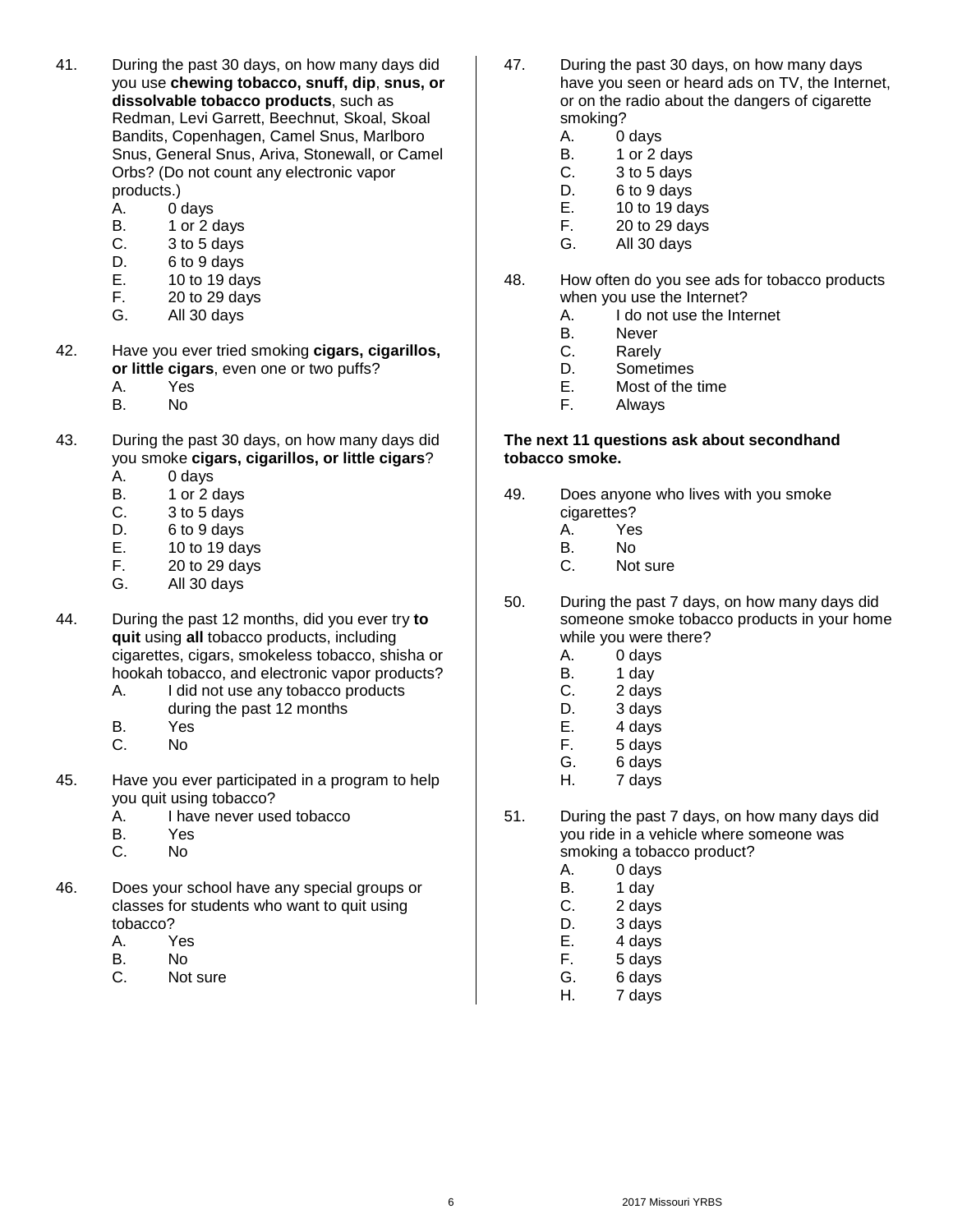- 52. During the past 7 days, on how many days did you breathe the smoke from someone who was smoking tobacco products in indoor or outdoor public places (such as school buildings, stores, restaurants, stadiums, school grounds, parking lots, and parks)?
	- A. 0 days
	- B. 1 day
	- C. 2 days
	- D. 3 days
	- E. 4 days
	- F. 5 days
	- G. 6 days
	- H. 7 days
- 53. During the past 7 days, on how many days did you breathe the smoke from someone who was smoking tobacco products in the place where you work?
	- A. I did not work during the past 7 days
	- B. 0 days
	- C. 1 day
	- D. 2 days
	- E. 3 days
	- F. 4 days
	- G. 5 days
	- H. 6 or 7 days
- 54. During the past 12 months, did you participate in any community activities to educate the public about the dangers of secondhand smoke?
	- A. Yes B. No
	-
- 55. Which of the following statements best describes the rules about smoking tobacco products inside the home where you live?
	- A. Never allowed inside my home<br>B. Allowed only at some times or in
	- Allowed only at some times or in some places
	- C. Always allowed inside my home
- 56. Which of the following statements best describes the rules about smoking tobacco products in the vehicles that you and family members who live with you drive?
	- A. Never allowed inside the vehicles
	- B. Sometimes allowed inside the vehicles
	- C. Always allowed inside the vehicles
- 57. What do you think people should do about smoking tobacco products in their home?
	- A. Never allow smoking inside their home
	- B. Allow smoking at some times or in some places
	- C. Always allow smoking inside their home
- 58. What do you think people should do about smoking tobacco products in their vehicles?
	- A. Never allow smoking in their vehicles
	- B. Allow smoking at some times in their vehicles
	- C. Always allow smoking inside the vehicles
- 59. What do you think employers should do about smoking in indoor areas in places where people work?
	- A. Never allow smoking in indoor areas in places where people work
	- B. Allow smoking only at some times or in some places
	- C. Always allow smoking in indoor areas in places where people work

#### **The next 3 questions ask about drinking alcohol. This includes drinking beer, wine, wine coolers, and liquor such as rum, gin, vodka, or whiskey. For these questions, drinking alcohol does not include drinking a few sips of wine for religious purposes.**

- 60. How old were you when you had your first drink of alcohol other than a few sips?
	- A. I have never had a drink of alcohol other than a few sips
	- B. 8 years old or younger
	- C. 9 or 10 years old
	- D. 11 or 12 years old
	- E. 13 or 14 years old
	- F. 15 or 16 years old
	- G. 17 years old or older
- 61. During the past 30 days, on how many days did you have at least one drink of alcohol?
	- A. 0 days
	- B. 1 or 2 days
	- C. 3 to 5 days
	- D. 6 to 9 days
	- E. 10 to 19 days
	- F. 20 to 29 days
	- G. All 30 days
- 62. During the past 30 days, how did you **usually** get the alcohol you drank?
	- A. I did not drink alcohol during the past 30 days
	- B. I bought it in a store such as a liquor store, convenience store, supermarket, discount store, or gas station
	- C. I bought it at a restaurant, bar, or club
	- D. I bought it at a public event such as a concert or sporting event
	- E. I gave someone else money to buy it for me
	- F. Someone gave it to me
	- G. I took it from a store or family member
	- H. I got it some other way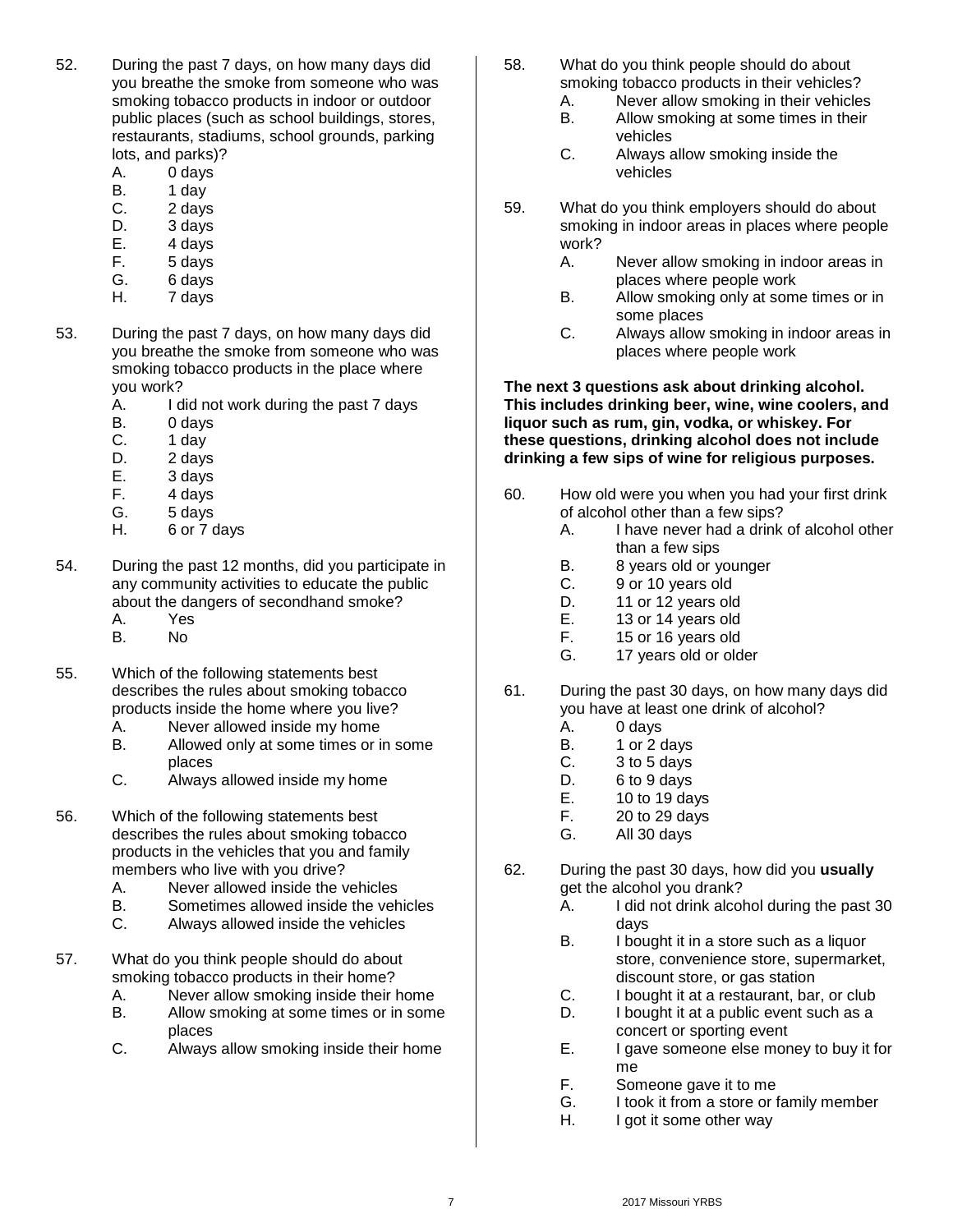**The next question asks about how many drinks of alcohol you have had in a row, that is, within a couple of hours. For this question, the number of drinks you need to think about is different for female students and male students.**

- 63. During the past 30 days, on how many days did you have **4** or more drinks of alcohol in a row (if you are female) or **5** or more drinks of alcohol in a row (if you are **male**)?
	- A. 0 days
	- B. 1 day
	- C. 2 days
	- D. 3 to 5 days
	- E. 6 to 9 days
	- F. 10 to 19 days
	- G. 20 or more days

# **The next question asks about marijuana use. Marijuana also is called grass, pot, or weed.**

- 64. During the past 30 days, how many times did you use marijuana?
	- A. 0 times
	- B. 1 or 2 times
	- C. 3 to 9 times
	- D. 10 to 19 times
	- E. 20 to 39 times
	- F. 40 or more times

# **The next 2 questions ask about other drugs.**

- 65. During your life, how many times have you used **heroin** (also called smack, junk, or China White)?
	- A. 0 times
	- B. 1 or 2 times
	-
	- C.  $3 \text{ to } 9 \text{ times}$ <br>D.  $10 \text{ to } 19 \text{ time}$
	- D. 10 to 19 times<br>E. 20 to 39 times 20 to 39 times
	- F. 40 or more times
- 66. During your life, how many times have you taken **prescription pain medicine** without a doctor's prescription or differently than how a doctor told you to use it? (Count drugs such as codeine, Vicodin, OxyContin, Hydrocodone, and Percocet.)
	- A. 0 times
	- B. 1 or 2 times<br>C. 3 to 9 times
	- 3 to 9 times
	- D. 10 to 19 times
	- E. 20 to 39 times
	- F. 40 or more times

# **The next 6 questions ask about sexual behavior.**

- 67. Have you ever had sexual intercourse?
	- A. Yes<br>B. No
	- B. No
- 68. How old were you when you had sexual intercourse for the first time?
	- A. I have never had sexual intercourse
	- B. 11 years old or younger
	- C. 12 years old<br>D. 13 years old
	- D. 13 years old<br>E. 14 years old
		- 14 years old
	- F. 15 years old
	- G. 16 years old
	- H. 17 years old or older
- 69. During the past 3 months, with how many people did you have sexual intercourse?
	- A. I have never had sexual intercourse
	- B. I have had sexual intercourse, but not during the past 3 months
	- C. 1 person
	- D. 2 people
	- E. 3 people
	- F. 4 people
	- G. 5 people
	- H. 6 or more people
- 70. Did you drink alcohol or use drugs before you had sexual intercourse the **last time**?
	- A. I have never had sexual intercourse
	- B. Yes
	- C. No
- 71. The **last time** you had sexual intercourse, did you or your partner use a condom?
	- A. I have never had sexual intercourse
	- B. Yes
	- C. No
- 72. The **last time** you had sexual intercourse, what **one** method did you or your partner use to **prevent pregnancy**? (Select only **one**  response.)
	- A. I have never had sexual intercourse
	- B. No method was used to prevent pregnancy
	- C. Birth control pills
	- D. Condoms
	- E. An IUD (such as Mirena or ParaGard) or implant (such as Implanon or Nexplanon)
	- F. A shot (such as Depo-Provera), patch (such as Ortho Evra), or birth control ring (such as NuvaRing)
	- G. Withdrawal or some other method
	- H. Not sure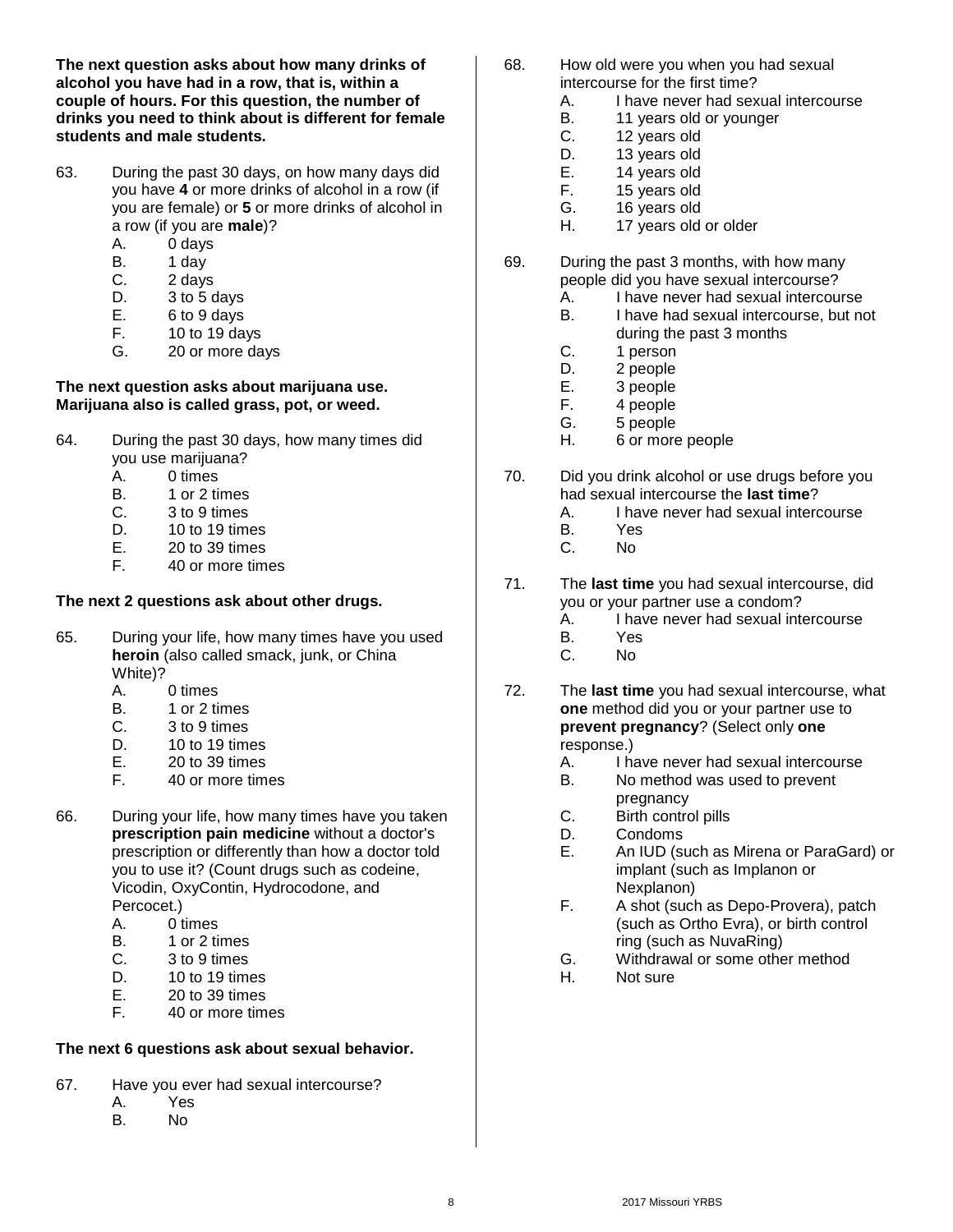**The next 9 questions ask about food you ate or drank during the past 7 days. Think about all the meals and snacks you had from the time you got up until you went to bed. Be sure to include food you ate at home, at school, at restaurants, or anywhere else.**

- 73. During the past 7 days, how many times did you drink **100% fruit juices** such as orange juice, apple juice, or grape juice? (Do **not** count punch, Kool-Aid, sports drinks, or other fruitflavored drinks.)
	- A. I did not drink 100% fruit juice during the past 7 days
	- B. 1 to 3 times during the past 7 days
	- C. 4 to 6 times during the past 7 days
	- D. 1 time per day
	- E. 2 times per day
	- F. 3 times per day
	- G. 4 or more times per day
- 74. During the past 7 days, how many times did you eat **fruit**? (Do **not** count fruit juice.)
	- A. I did not eat fruit during the past 7 days
	- B. 1 to 3 times during the past 7 days
	- C. 4 to 6 times during the past 7 days
	- D. 1 time per day
	- E. 2 times per day
	- F. 3 times per day
	- G. 4 or more times per day
- 75. During the past 7 days, how many times did you eat **green salad**?
	- A. I did not eat green salad during the past 7 days
	- B. 1 to 3 times during the past 7 days
	- C. 4 to 6 times during the past 7 days
	- D. 1 time per day
	-
	- E. 2 times per day<br>F. 3 times per day 3 times per day
	- G. 4 or more times per day
- 76. During the past 7 days, how many times did you eat **potatoes**? (Do **not** count french fries, fried potatoes, or potato chips.)
	- A. I did not eat potatoes during the past 7 days
	- B. 1 to 3 times during the past 7 days
	- C. 4 to 6 times during the past 7 days
	- D. 1 time per day<br>E. 2 times per day
	- E. 2 times per day<br>F. 3 times per day
	- 3 times per day
	- G. 4 or more times per day
- 77. During the past 7 days, how many times did you eat **carrots**?
	- A. I did not eat carrots during the past 7 days
	- B. 1 to 3 times during the past 7 days<br>C. 4 to 6 times during the past 7 days
	- 4 to 6 times during the past 7 days
	- D. 1 time per day
	- E. 2 times per day
	- F. 3 times per day
	- G. 4 or more times per day
- 78. During the past 7 days, how many times did you eat **other vegetables**? (Do **not** count green salad, potatoes, or carrots.)
	- A. I did not eat other vegetables during the past 7 days
	- B. 1 to 3 times during the past 7 days
	- C. 4 to 6 times during the past 7 days
	- D. 1 time per day
	- E. 2 times per day
	- F. 3 times per day
	- G. 4 or more times per day
- 79. During the past 7 days, how many times did you drink **a can, bottle, or glass of a sugarsweetened beverage** such as soda or pop (for example, Coke, Pepsi, or Sprite), sports drinks (for example, Gatorade or PowerAde), energy drinks (for example, Red Bull or Jolt), lemonade, sweetened tea or coffee drinks, flavored milk, Snapple, or Sunny Delight? (Do **not** count diet soda or diet pop or 100% fruit juice.)
	- A. I did not drink these sugar-sweetened beverages during the past 7 days
	- B. 1 to 3 times during the past 7 days
	- C. 4 to 6 times during the past 7 days
	- D. 1 time per day
	- E. 2 times per day
	- F. 3 times per day
	- G. 4 or more times per day
- 80. During the past 7 days, how many **glasses of milk** did you drink? (Count the milk you drank in a glass or cup, from a carton, or with cereal. Count the half pint of milk served at school as equal to one glass.)
	- A. I did not drink milk during the past 7 days
	- B. 1 to 3 glasses during the past 7 days
	- C. 4 to 6 glasses during the past 7 days
	- D. 1 glass per day
	- E. 2 glasses per day
	- F. 3 glasses per day
	- G. 4 or more glasses per day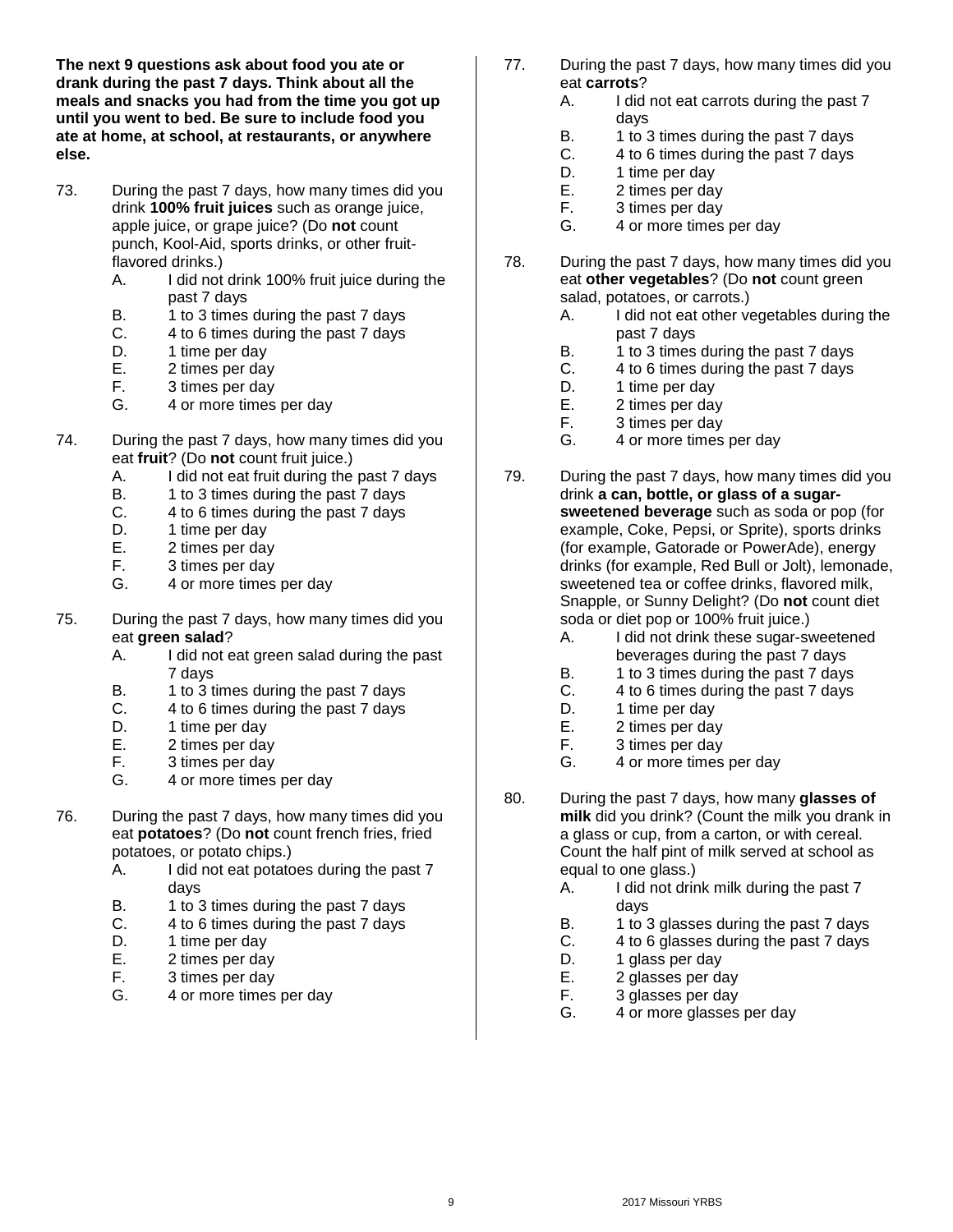- 81. During the past 7 days, on how many days did you eat **breakfast**?
	- A. 0 days
	- B. 1 day
	- C. 2 days<br>D. 3 days
	- 3 days
	- E. 4 days
	- F. 5 days
	- G. 6 days H. 7 days

# **The next 5 questions ask about physical activity.**

- 82. During the past 7 days, on how many days were you physically active for a total of **at least 60 minutes per day**? (Add up all the time you spent in any kind of physical activity that increased your heart rate and made you breathe hard some of the time.)
	- A. 0 days
	- B. 1 day
	- C. 2 days
	- D. 3 days
	- E. 4 days
	- F. 5 days
	- G. 6 days
	- H. 7 days
- 83. During the past 7 days, on how many days did you do exercises to **strengthen or tone your muscles**, such as push-ups, sit-ups, or weight lifting?
	- A. 0 days
	- B. 1 day
	- C. 2 days
	- D. 3 days
	- E. 4 days<br>F. 5 days
	- 5 days
	- G. 6 days
	- H. 7 days
- 84. On an average school day, how many hours do you watch TV?
	- A. I do not watch TV on an average school day
	- B. Less than 1 hour per day
	- C. 1 hour per day
	- D. 2 hours per day
	- E. 3 hours per day
	- F. 4 hours per day
	- G. 5 or more hours per day
- 85. On an average school day, how many hours do you play video or computer games or use a computer for something that is not school work? (Count time spent on things such as Xbox, PlayStation, an iPad or other tablet, a smartphone, texting, YouTube, Instagram, Facebook, or other social media.)
	- A. I do not play video or computer games or use a computer for something that is not school work
	- B. Less than 1 hour per day
	- C. 1 hour per day
	- D. 2 hours per day
	- E. 3 hours per day
	- F. 4 hours per day
	- G. 5 or more hours per day
- 86. In an average week when you are in school, on how many days do you go to physical education (PE) classes?
	- A. 0 days
	- B. 1 day
	- C. 2 days
	- D. 3 days
	- E. 4 days
	- F. 5 days

**The next question asks about concussions. A concussion is when a blow or jolt to the head causes problems such as headaches, dizziness, being dazed or confused, difficulty remembering or concentrating, vomiting, blurred vision, or being knocked out.**

- 87. During the past 12 months, how many times did you have a concussion **from playing a sport or being physically active**?
	- A. 0 times
	- B. 1 time<br>C. 2 times
	- 2 times
	- D. 3 times
	- E. 4 or more times

# **The next 8 questions ask about other health-related topics.**

- 88. Have you ever been tested for HIV, the virus that causes AIDS? (Do **not** count tests done if you donated blood.)
	- A. Yes
	- B. No
	- C. Not sure
- 89. When was the last time you saw a dentist for a check-up, exam, teeth cleaning, or other dental work?
	- A. During the past 12 months
	- B. Between 12 and 24 months ago
	- C. More than 24 months ago
	- D. Never
	- E. Not sure